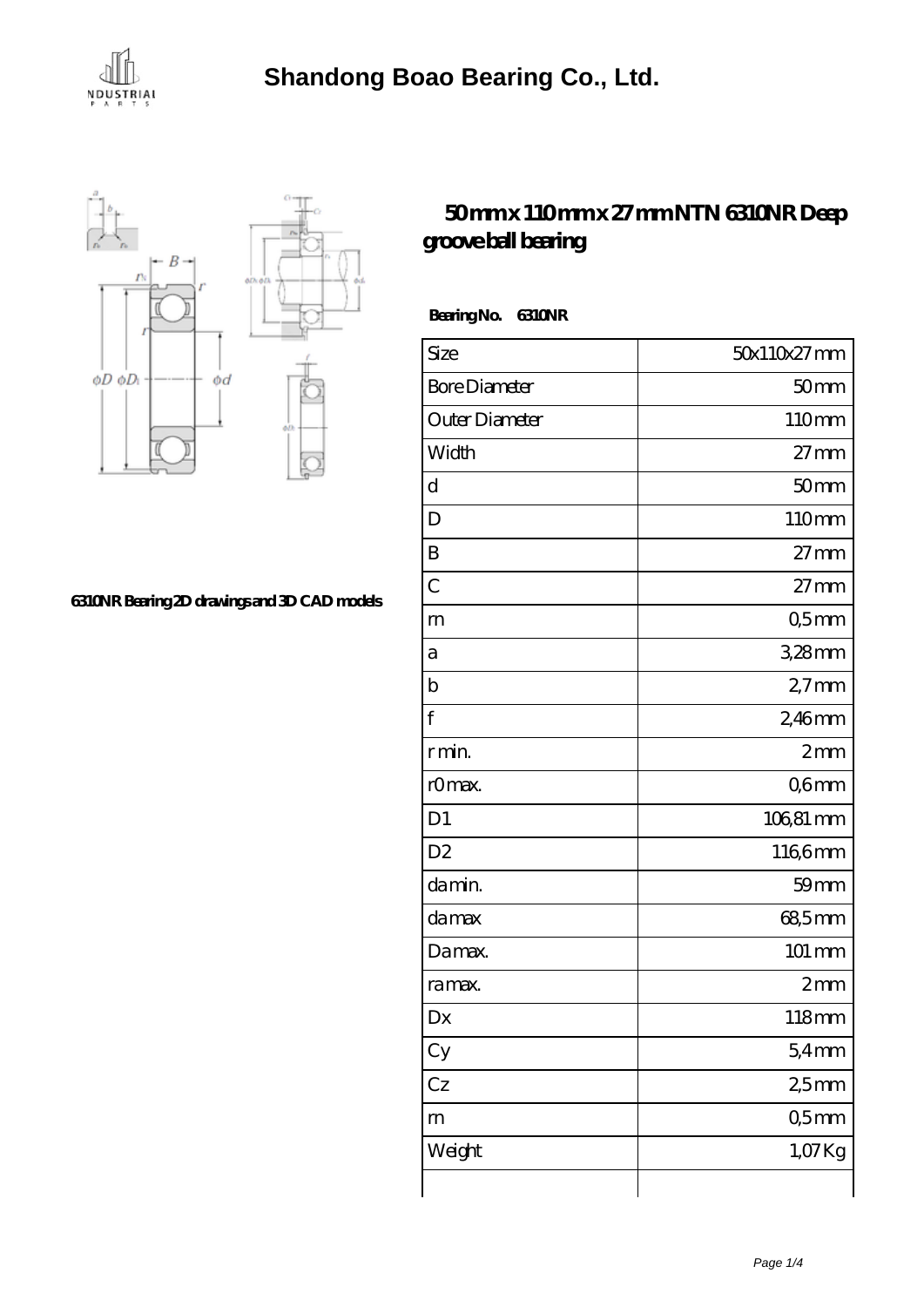

## **[Shandong Boao Bearing Co., Ltd.](https://m.agencepheniciavar.com)**

| Basic dynamic load rating<br>(C)                 | 62kN                        |
|--------------------------------------------------|-----------------------------|
| Basic static load rating (CO)                    | 38,5kN                      |
| (Grease) Lubrication Speed                       | 6400r/min                   |
| (Oil) Lubrication Speed                          | 7500r/min                   |
| amin                                             | 307mm                       |
| amax                                             | $328$ mm                    |
| Camin                                            | 543mm                       |
| Camax                                            | $574$ mm                    |
| rsmin                                            | 2mm                         |
| $rN$ s min                                       | 05 <sub>mm</sub>            |
| D3max                                            | 10681 mm                    |
| bmin                                             | $27$ mm                     |
| bmax                                             | 3mm                         |
| rOmax                                            | 06 <sub>mm</sub>            |
| D4max                                            | 1166mm                      |
| Snap ring reference                              | R110                        |
| Radial clearance class                           | CN                          |
| Mass                                             | 1.07kg                      |
| Dynamic load, C                                  | 62kN                        |
| Static load, CO                                  | 385kN                       |
| Fatigue limit load, Cu                           | 1.75kN                      |
| fO                                               | 132                         |
| Nlim (oil)                                       | $7,500$ rpm                 |
| Nlim (grease)                                    | 6,400rpm                    |
| Min operating temperature,<br>Tmin               | $-20^\circ$ C               |
| Max operating temperature,<br>Tmax               | $120^\circ$<br>$\mathcal C$ |
| Characteristic cage<br>frequency, FTF            | $038$ Hz                    |
| Characteristic rolling<br>element frequency, BSF | $407$ Hz                    |
| Characteristic outer ring                        | 307Hz                       |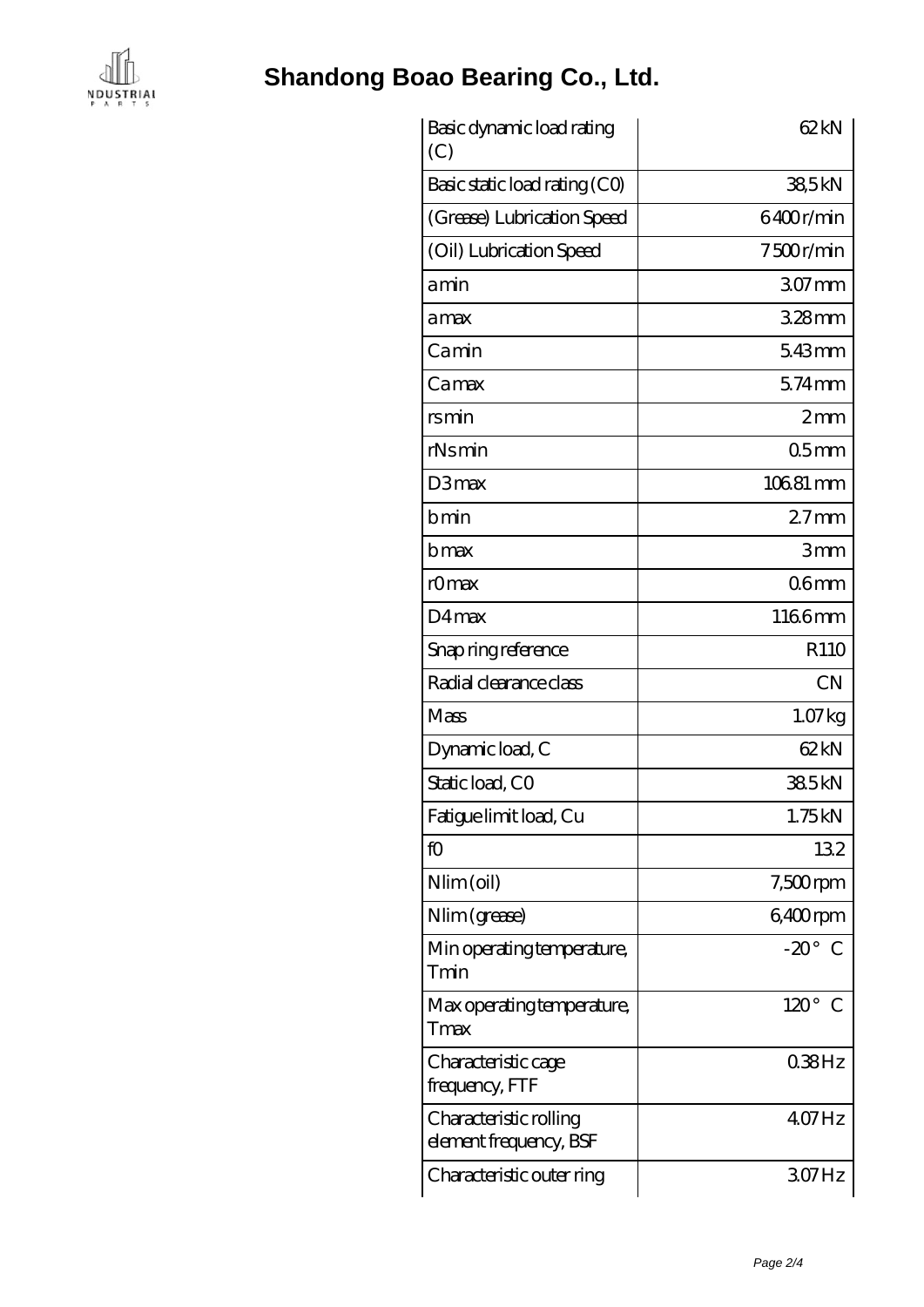

**[Shandong Boao Bearing Co., Ltd.](https://m.agencepheniciavar.com)**

| frequency, BPFO                              |                                                                                                                                                                                  |
|----------------------------------------------|----------------------------------------------------------------------------------------------------------------------------------------------------------------------------------|
| Characteristic inner ring<br>frequency, BPFI | 493Hz                                                                                                                                                                            |
| damin                                        | $59 \text{mm}$                                                                                                                                                                   |
| Damax                                        | 101 mm                                                                                                                                                                           |
| ramax                                        | 2mm                                                                                                                                                                              |
| rNamax                                       | 05 <sub>mm</sub>                                                                                                                                                                 |
| Dbmin                                        | 118mm                                                                                                                                                                            |
| Category                                     | Single Row Ball Bearings                                                                                                                                                         |
| Inventory                                    | 0 <sup>0</sup>                                                                                                                                                                   |
| Manufacturer Name                            | <b>NTN</b>                                                                                                                                                                       |
| Minimum Buy Quantity                         | N/A                                                                                                                                                                              |
| Weight/Kilogram                              | 1.07                                                                                                                                                                             |
| Product Group                                | <b>BOO308</b>                                                                                                                                                                    |
| Enclosure                                    | Open                                                                                                                                                                             |
| Precision Class                              | ABEC 1   ISO PO                                                                                                                                                                  |
| Maximum Capacity / Filling<br>Slot           | No                                                                                                                                                                               |
| Rolling Element                              | <b>Ball Bearing</b>                                                                                                                                                              |
| Snap Ring                                    | Yes                                                                                                                                                                              |
| <b>Internal Special Features</b>             | No                                                                                                                                                                               |
| Cage Material                                | Steel                                                                                                                                                                            |
| Internal Clearance                           | CO-Medium                                                                                                                                                                        |
| Inch - Metric                                | Metric                                                                                                                                                                           |
| Long Description                             | 50MM Bore; 110MM<br>Outside Diameter; 27MM<br>Outer Race Diameter;<br>Open; Ball Bearing; ABEC 1<br>  ISO PO, No Filling Slot;<br>Yes Snap Ring, No Internal<br>Special Features |
| Category                                     | Single Row Ball Bearing                                                                                                                                                          |
| <b>UNSPSC</b>                                | 31171504                                                                                                                                                                         |
| Harmonized Tariff Code                       | 8482105068                                                                                                                                                                       |
| Noun                                         | Bearing                                                                                                                                                                          |